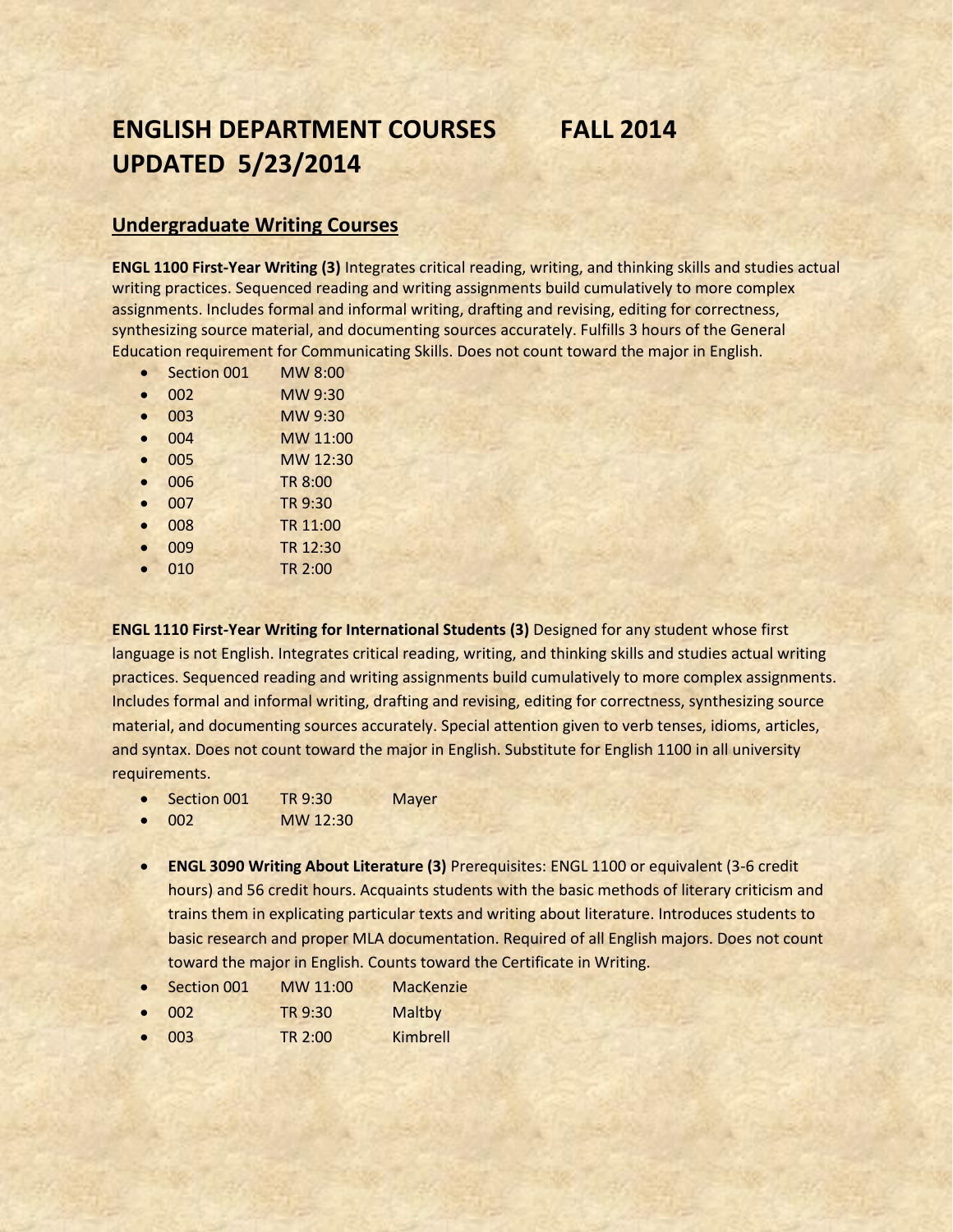**ENGL 3100 Junior-Level Writing (3)** Prerequisite: ENGL 1100 or equivalent (3-6 hours) and 56 credit hours. Focuses on writing and illiteracies in various contexts. Builds on intellectual maturity, knowledge, and abilities gained through prior university studies. Enhances analytical, communicative, persuasive, and explanatory capabilities. Includes complex readings and research. Fulfills the University's requirement for a junior-level course in Communicative Skills. Counts toward the Certificate in Writing.

|           | Section 001 | MW 8:00        | Coalier         |                      |
|-----------|-------------|----------------|-----------------|----------------------|
|           | 002         | MW 8:00        |                 |                      |
|           | 003         | MW 9:30        |                 |                      |
| $\bullet$ | 004         | MW 9:30        | Irwin           |                      |
| $\bullet$ | 005         | MW 11:00       | D. Wall         |                      |
| $\bullet$ | 006         | MW 11:00       | Kimbrell        |                      |
| $\bullet$ | 007         | MW 12:30       | Kimbrell        |                      |
| $\bullet$ | 008         | MW 2:00        |                 |                      |
| $\bullet$ | 009         | <b>TR 8:00</b> | Irwin           |                      |
| $\bullet$ | 010         | TR 9:30        | <b>Dwiggins</b> |                      |
| $\bullet$ | 011         | TR 9:30        |                 |                      |
|           | 012         | TR 11:00       | <b>Dwiggins</b> |                      |
| $\bullet$ | 013         | TR 11:00       | D. Wall         |                      |
|           | 014         | TR 12:30       | Kimbrell        |                      |
| $\bullet$ | 015         | TR 12:30       |                 |                      |
| $\bullet$ | 016         | TR 2:00        |                 |                      |
| $\bullet$ | 017         | online         | Van Voorden     |                      |
| $\bullet$ | 018         | online         | Van Voorden     |                      |
| $\bullet$ | 019         | online         | <b>Obermark</b> |                      |
|           | 020         | online         |                 |                      |
|           | 021         | TR 12:30       | <b>Staley</b>   |                      |
| $\bullet$ | <b>E01</b>  | MW 5:30        |                 |                      |
| $\bullet$ | <b>E02</b>  | TR 5:30        |                 |                      |
|           | <b>E03</b>  | TR 6:55        |                 |                      |
|           | <b>E04</b>  | TH 6:00        | Coalier         | same as MVS 3100-001 |
|           |             |                |                 |                      |

#### **ENGL 3110 Junior-Level Writing for International Students (3)**

Prerequisite: ENGL 1110 or equivalent (3-6 credit hours) and 56 credit hours. Designed for any student whose first language is not English. Builds on intellectual maturity, knowledge, and abilities gained through prior university studies. Enhances analytical, communicative, persuasive, and explanatory capabilities in contemporary American English. Includes formal research and documentation methods from a variety of fields. Emphasizes students' reading abilities, both comprehension and vocabulary. Fulfills the University's requirement for a junior-level course in Communicative Skills. Counts toward the Certificate in Writing.

Section 001 MW 12:30 Brefeld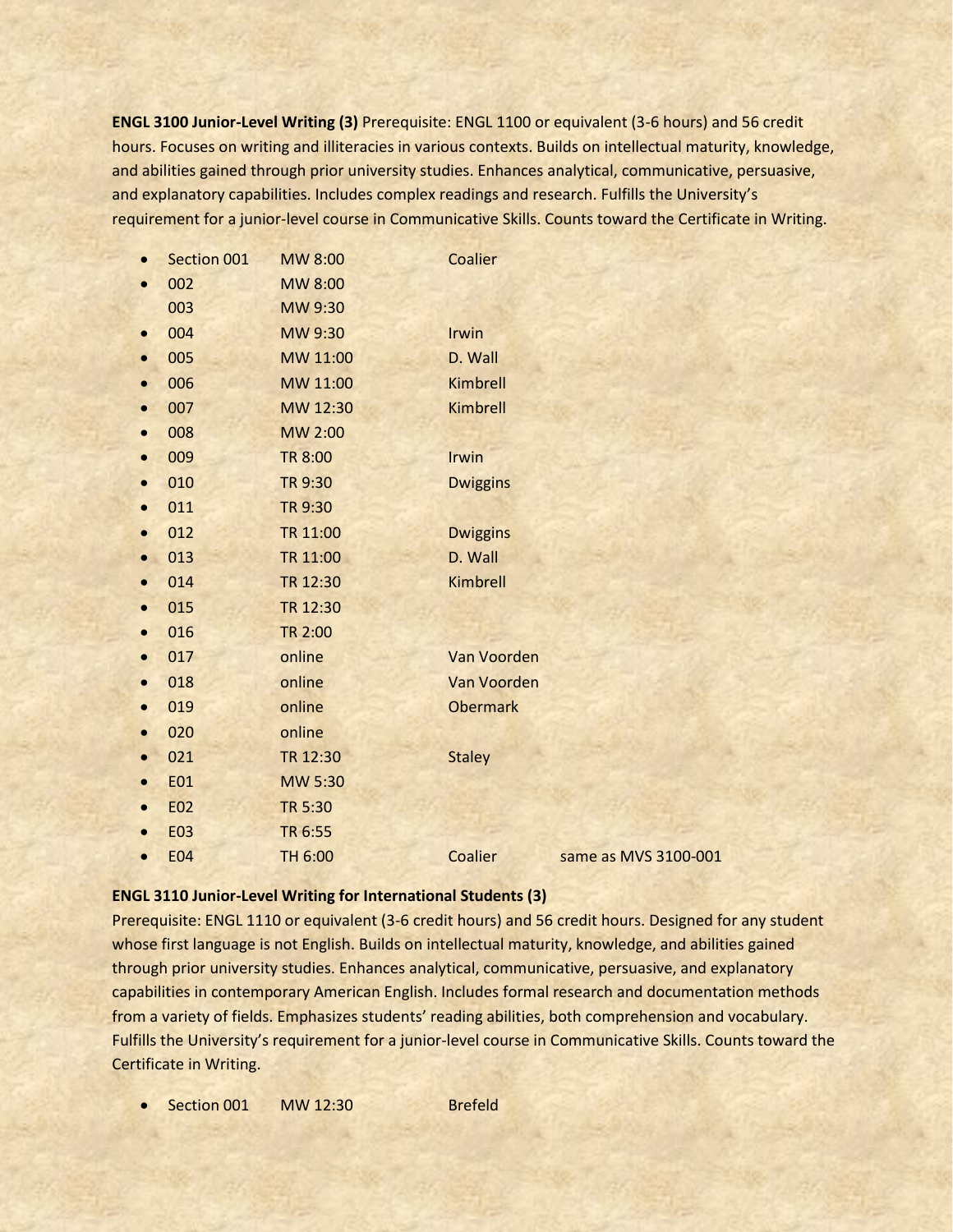## **ENGL 3120 Business Writing (3)**

Prerequisite: ENGL 1100 or equivalent (3-6 hours) This course further develops the experienced writer's style and analytical capabilities to the level of sophistication necessary for upper-division writing assignments and for business and professional settings. Writing assignments may include business correspondence, reports, resumes, proposals, analyses, feasibility studies, and articles for in-house publications. The course emphasizes clarity, conciseness, organization, format, style, tone, and mechanical correctness; expands upon students' research and documentation skills; and requires research in university libraries. Fulfills the university's requirement for a junior-level course in communicative skills. Course counts toward the Certificate in Writing.

- Section 001 MW 9:30 Dwiggins
- 002 MW 11:00 Staley
- 003 MW 11:00 Dwiggins
- 004 MW 12:30 Staley
- 005 MW 2:00
- 006 TR 9:30
- 007 TR 11:00 Allison
- 008 TH 12:30 (hybrid) McKelvie
- 009 TR 2:00 Staley
- **online** Allison
- 011 online
- 012 online
- E01 MW 5:30

## **ENGL 3130 Technical Writing (3)**

Prerequisite: ENGL 1100 or equivalent (3-6 hours). The major elements of industrial technical writing. Writing assignments include technical definitions, abstracts and summaries, mechanism descriptions, instructions, process analyses, technical reports and proposals. Emphasis is placed on clarity, conciseness, organization, format, style, and tone. The course includes an introduction to research methods and documentation. All readings are selected from industrial material. Fulfills the university's requirement for a junior-level course in communicative skills, subject to the approval of the student's major department. Course counts toward the Certificate in Writing.

- Section 001 MW 9:30
- 002 TR 11:00 Klein 003 online Schott
- 
- 004 online
- 005 online Klein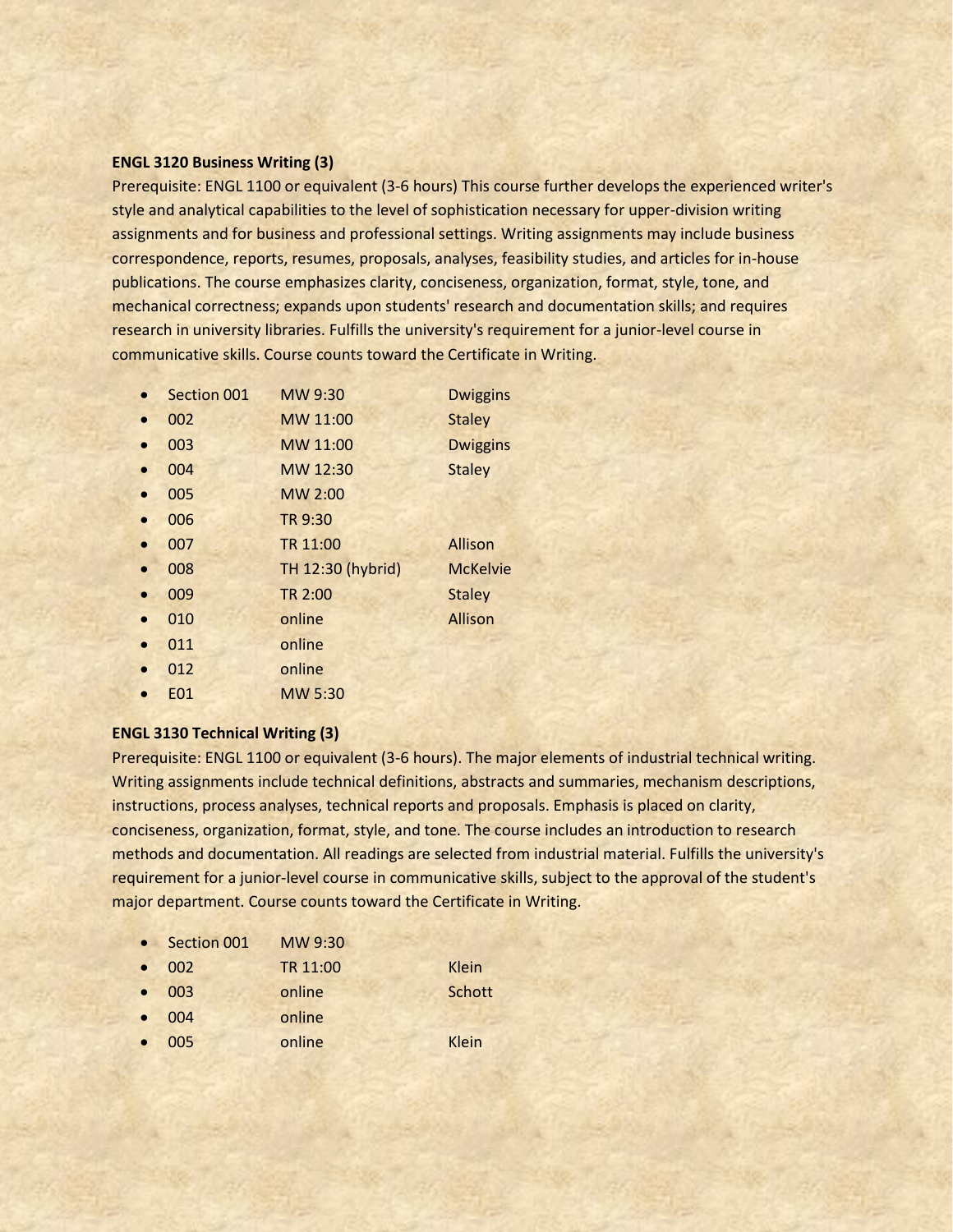**ENGL 3160 Writing in the Sciences (3)** Prerequisite: ENGL 1100 or equivalent (3-6 hours). Designed to teach students how to write effectively in the sciences. Writing assignments include short reports, proposals and a major project. Students are encouraged to select projects that will reflect work in a science course which may include a research or analytical report, a formal proposal or a procedures/ instructions manual. Emphasis is placed on clarity, conciseness, organization, format, style, and tone. The course will include an introduction to research methods and documentation. Fulfills the university's requirement for a junior-level course in communicative skills, subject to the approval of the student's major department. Counts toward the Certificate in Writing.

| • Section 001 | MW 12:30 | Schott       |
|---------------|----------|--------------|
| $\bullet$ 002 | TR 2:00  | <b>Klein</b> |
| $\bullet$ 003 | online   | Klein        |

# **Undergraduate Creative Writing Courses**

**ENGL 2040 Beginning Fiction Writing (3)** Prerequisite: ENGL 1100 or equivalent. An introduction to the writing of fiction and an exploration of contemporary short stories as models for the writer. Counts toward the Certificate in Writing.

• Section 001 MW 2:00 Irwin

**ENGL 3030 Poetry Writing Workshop (3)** Prerequisites: ENGL 1100 or the equivalent or consent of instructor. Workshop in poetry writing that may also focus on close reading of published works and poetic forms. Counts toward the Certificate in Creative Writing.

Section 001 TR 12:30 D. Wall

## **ENGL 4950 Special Topics in Literature: Creative Nonfiction (3)**

• Section 002 T 12:30-3:00 Seely

# **Undergraduate Language and Literature Courses**

**ENGL 1950 Topics in Literature (3)** Introduces the student to selected literary topics and/or genres. For Fall 2014: The Literature of Baseball.

• Section 001 TR 11:00 McKelvie

**ENGL 2280 Contemporary World Literature (3)** Selected world literature from the 20th and 21st centuries with emphasis on non-European literatures. This course may include works from Europe, Latin American, the Middle East, Africa, and Asia; it excludes literature from the United States and England. Satisfies the cultural diversity requirement for UMSL.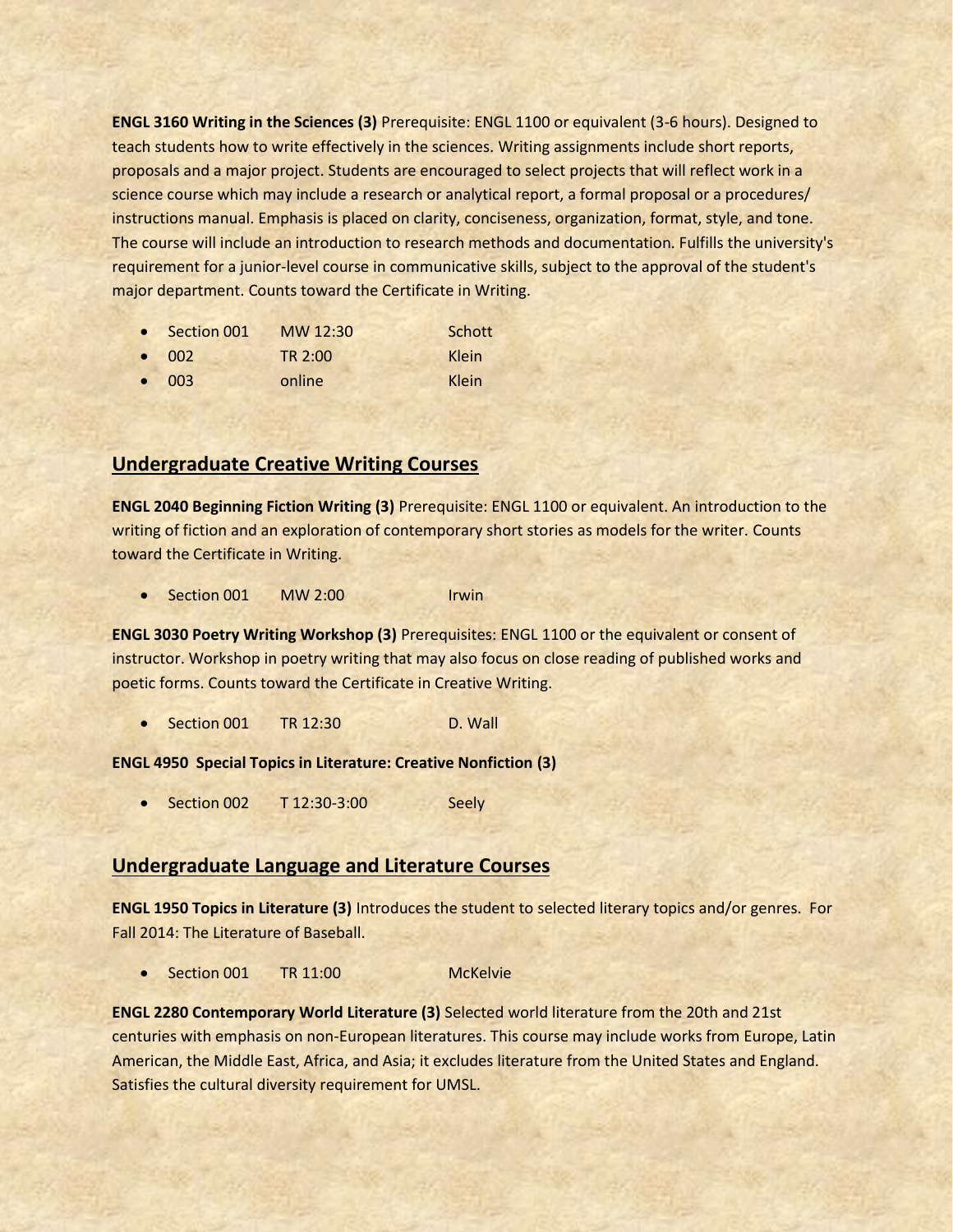• Section 001 MW 2:00 MacKenzie

**ENGL 2310 English Literature Before 1790 (3)** The development of English Literature from the Middle ages through the eighteenth century. Introduces students to major literary movements and themes through the reading and analysis of representative works of selected major authors.

| $\bullet$ Section 001 | MW 11:00 | Aldrich-Watson |
|-----------------------|----------|----------------|
| $\bullet$ 002         | TR 12:30 | E. Wall        |

**ENGL 2320 English Literature after 1790 (3)** The development of English Literature from the beginning of the nineteenth century. Introduces students to major literary movements and themes through the reading and analysis of representative works of selected major authors.

| $\bullet$ Section 001 | MW 9:30        | Maltby |
|-----------------------|----------------|--------|
| $\bullet$ 002         | <b>TR 2:00</b> | Mayhan |

**ENGL 2710 American Literature Before 1865 (3)** Representative selections from American authors from the middle of the seventeenth century to the Civil War.

Section 001 **TR 11:00** MacKenzie

**ENGL 2720 American Literature After 1865 (3)** Representative selections from American authors from the Civil War to the present.

- Section 001 TR 9:30 Irwin
- 002 MW 12:30 D. Wall

**ENGL 2810 Traditional Grammar (3)** An introduction to the terms and concepts of traditional grammar, beginning with functions of the noun and forms of the verb is simple sentences, moving to more complex structures such as subordinate clauses and verbal phases, and ending with the application of this material to issues of Standard English.

- Section 001 TR 2:00 VanVoorden
- E01 TR 5:30 Van Voorden

**ENGL 4060 Adolescent Literature (3)** The course will expose students to the large variety of quality adolescent literature available for reading and study in middle and high school classes. It will also examine the relevance of a variety of issues to the reading and teaching of adolescent literature, among them: reader response, theory and practice; multiculturalism; literacy; the relation of adolescent literature to "classic literature"; the role of adolescent literature in interdisciplinary studies; adolescent literature as an incentive to extracurricular reading.

Section 001 TH 6:55 Gavin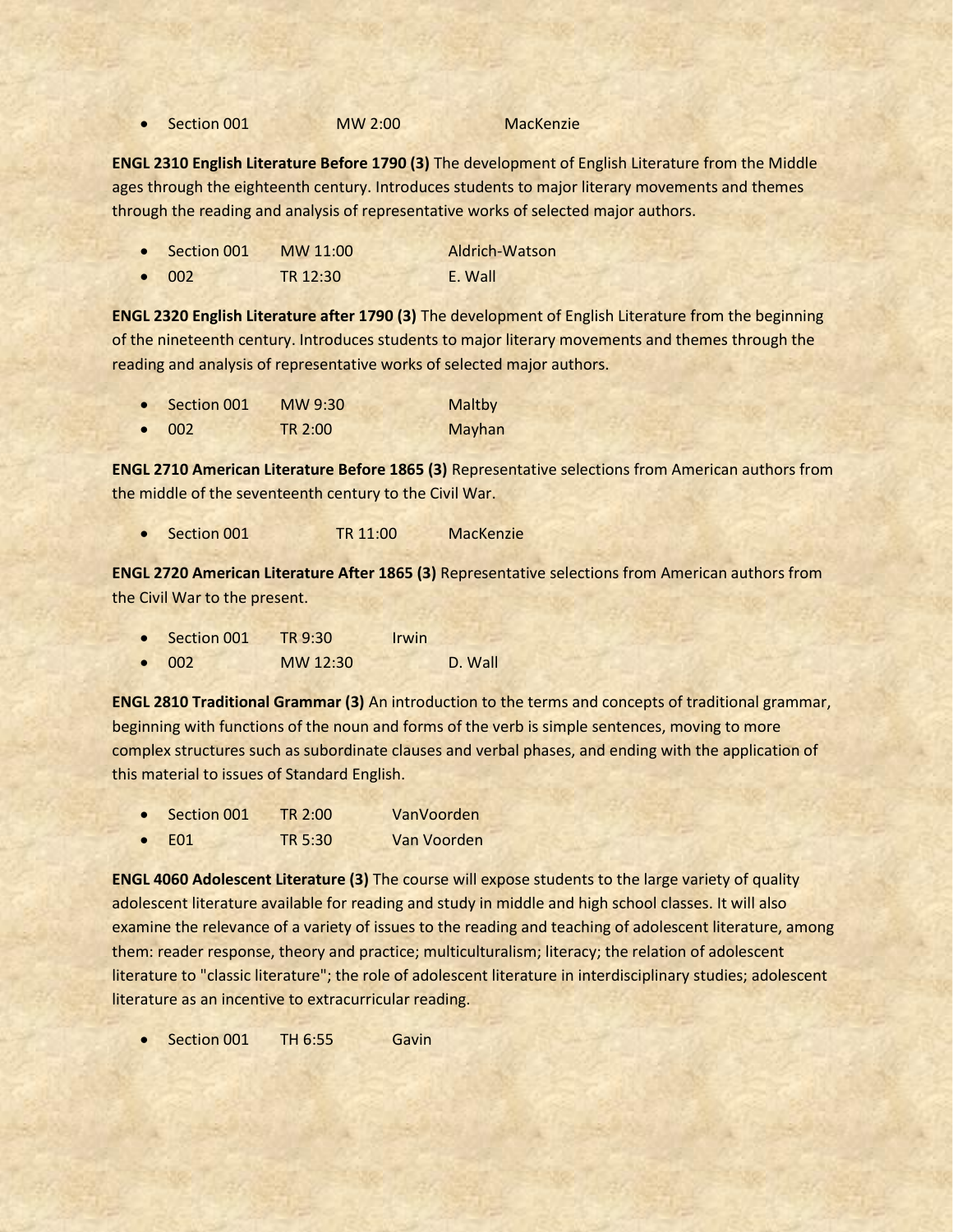**ENGL 4080 Narrative, Cognition, and Emotion (3)** Same as Honors 3010 001. The premise of this course is that works of fiction center on the main substantive areas of human motives: survival, mating, parenting and family life, growing up, establishing an individual identity, engaging in the social life of a community, experiencing conflicts between communities, and pursuing the life of the mind. In each session of the course, we shall read background psychological studies on each of these themes and also read fictional works that center on the theme for that session. The main background psychological text will be David Buss's textbook in evolutionary psychology. That text will be supplemented with essays in "human life history theory," that is, the theory about the main phases and offices of human life. The fictional texts will include short stories, novellas (short novels), excerpts from longer novels, graphic narratives (comics), and a play (*Hamlet*). For instance, the session on growing up will include a chapter on developmental psychology, the story "The Ugly Duckling," the short children's novel *Mathilda,* a chapter from Alison Bechdel's graphic memoir *Fun Home,* and John Barth's short story "Lost in the Fun House." In addition to works in background psychology and works in fiction, the course will include several critical (interpretive) essays that examine the fictional works from a perspective similar to that adopted in the works in background psychology.

• Section 001 W 2:00 Carroll

**ENGL 4160 Special Topics in Writing: Writers at Work (3)** In this course, students will research various writing professions and will practice different professional writing genres, such as corporate writing, public relations writing, blogging, magazine writing, copywriting, and editing. Students will work on portfolios that will help them to obtain writing internships or jobs. Counts toward the Professional Writing Certificate.

• Section 001 TR 9:30 Allison

**ENGL 4350 Milton (3)** All the minor poems and the three longer poems with some attention to the major prose; Milton and his relation to the politics, theology, and literature of the seventeenth century.

• Section 001 MW 9:30 Aldrich-Watson

**ENGL 4370 Shakespeare: Tragedies and Romances (3)** A study of the structure and language of Shakespeare's tragedies and romances, with particular attention to their genre as well as their relation to the cultural issues of Shakespeare's time. Shakespeare's narrative poems may also be included.

• Section 001 MW 12:30 Schreyer

**ENGL 4520 Later Romantic Poetry and Prose (3)** The English romantic movement with special emphasis on the later writers such as Byron, Percy and Mary Shelley, Hemans, and Keats.

Section 001 TR 11:00 Mayhan

**ENGL 4620 Selected Major American Writers II (3)** American literature of the late nineteenth and early twentieth centuries: Dickerson, James, Twain, Cather, Frost, Dreiser, and others.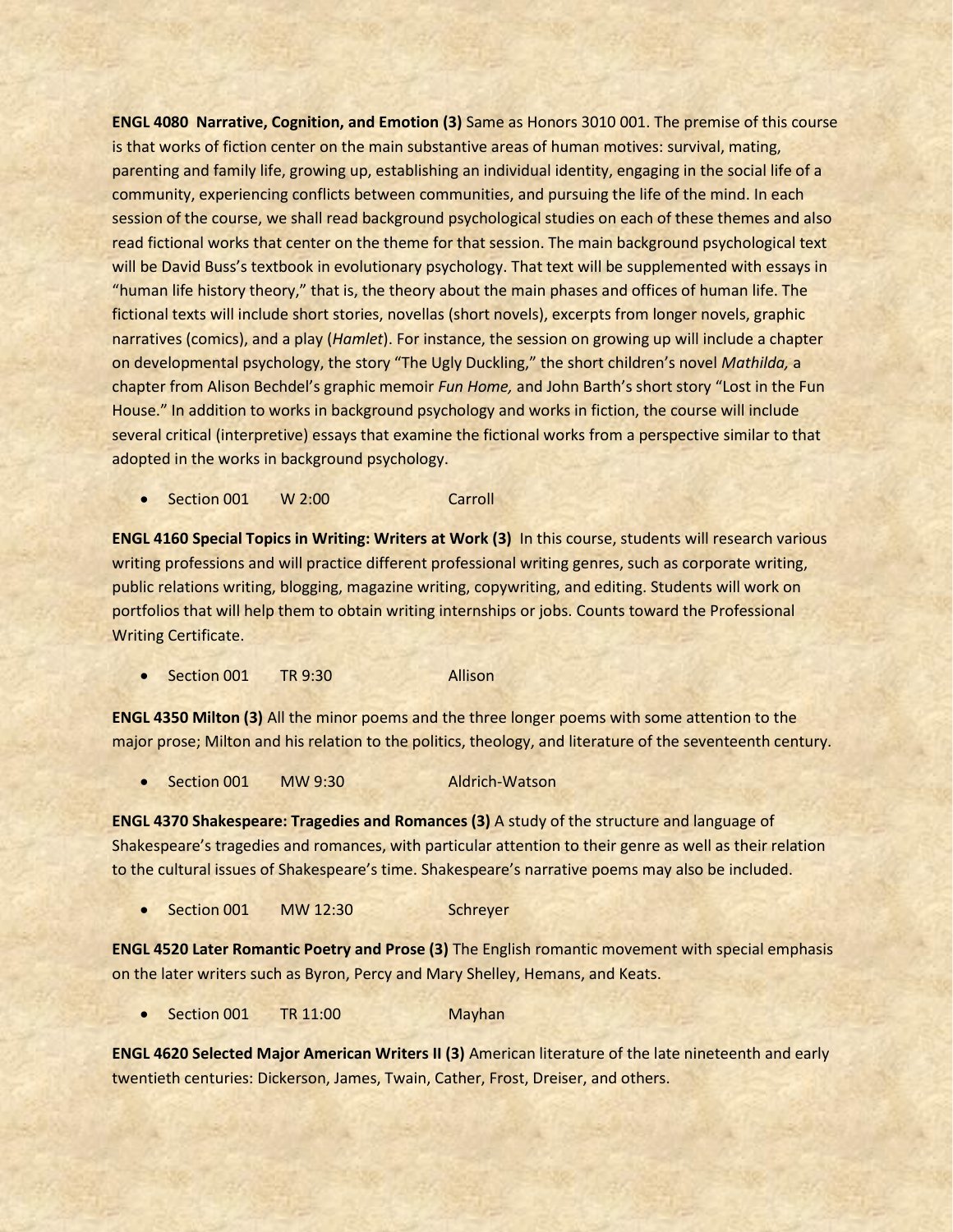• Section 001 MW 11:00

**ENGL 4740 Poetry Since World War II (3)** Reading and analysis of contemporary poetry.

• Section 001 MW 2:00 Schreiner

**ENGL 4800 Linguistics (3)** Prerequisite: ENGL 3100; majors, ENGL 3090. A survey of linguistics with emphasis on what the field reveals about the English language. Topics include the sounds of language, grammar, writing systems, language acquisition, language in society, language history, dialects, and usage.

Section 001 TR 12:30 Torbert

**ENGL 4810 English Grammar (3)** Prerequisite: ENGL 3100; majors, ENGL 3090; ENGL 2810 or passing grade on English-Education Test of Basic Grammar. A study of modern English grammar from the perspectives of traditional, structural, and transformational grammar.

• Section 001 TR 2:00 Torbert

**ENGL 4950 Special Topics in Literature: Literature of the Holocaust** Same as Honors 3010 003/ Gender Studies 4350. This class will examine some of the social, cultural, and historical elements that contributed to the Holocaust of World War II through contemporary and modern documents (examples might include analyzing the U.S. awareness of the event or potential influence of prominent U.S. citizens such as Charles Lindbergh). We will consider how the history has been "rewritten," as in Cynthia Ozick's condemnation of the original version of Anne Frank's diary in a 1997 *New Yorker* magazine article, or in the newly edited version of that volume. Students will gain an understanding of how authors represent that historical period in original ways while investigating the background of the Holocaust, utilizing primary historical sources, and analyzing historiographical arguments. Examination of European history will also be encouraged; e.g., the development of anti-Jewish sentiment through the media of the Third Reich. We will read an extensive variety of literature, both fiction and nonfiction, and there will be a research component.

Section 001 MW 11:00 Nigro

# **Graduate Courses**

#### **English 5000 Introduction to Graduate Study**

• Section G01 M 6:55 Carroll

The purpose of this course will be to familiarize the student with the concepts and methods that characterize the professional study of English literature. We shall read and discuss standard works that define central concepts of literary meaning or that represent schools of thought that are now important in literary study. We shall have class sessions devoted to the nature of literature and literary representation, the concepts of period and genre as central organizing principles in the literary curriculum, the relation of literature to science, and the schools of deconstruction, New Historicism, Marxism, feminism, reader-response criticism, psychoanalysis, and biocultural critique. We shall read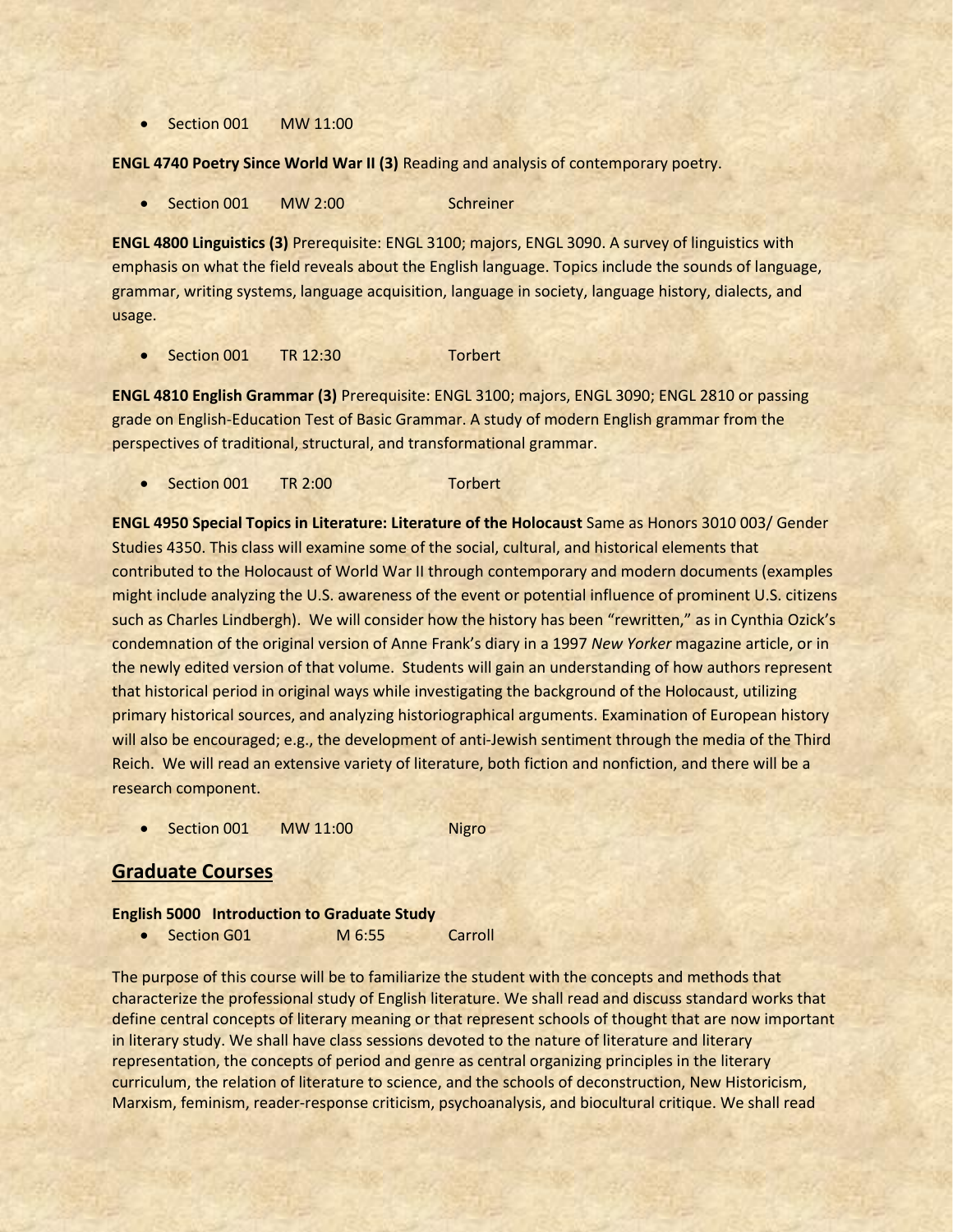general survey accounts both of traditional humanist theory and of poststructuralist theory, and for every topic we shall read critiques from diverse and conflicting perspectives.

In order to connect the theoretical study with specific literary examples, we shall use some xeroxed poems from the Romantic period and two casebooks of relatively short and well-known literary works, *Heart of Darkness* and *Hamlet*. The casebooks are accompanied by critical essays that illustrate the various schools of criticism. We shall also use a parody casebook (*Postmodern Pooh)* in which individual chapters give sophisticated (and very funny) parodies of the various critical schools. To get properly oriented to the parodies, we shall read substantial selections also from *Winnie the Pooh*.

Students will be required to prepare class presentations for the purpose of stimulating discussion about the assigned reading. Grades will be based on two short papers and a term paper.

#### **English 5250 Studies in Middle English Literature: Seigneurial Poetics**

• Section G01 T4:00 Grady

Chaucer's General Prologue to the *Canterbury Tales* begins with a portrait of a "verray, parfit, gentle Knight," but the knights who populate the *Tales* themselves include rapists, abusive husbands, homicidal lovers, victims of Fortune, vainglorious cuckolds, fathers who kill their children, and the ridiculous Sir Thopas, who swears "on ale and breed" to kill his sworn enemy, the three-headed giant "Sir Elephant." Evidently stories about knights were not all jousts and banquets; chivalric romance, for example, like its debased modern avatar the western, turns out to be a genre in which masculinity is always in crisis.

In this course we will examine the ways in which aristocratic and gentry readers were addressed by, and knightly characters shaped by, a variety of discourses--amatory, penitential, economic, military, and philosophical--that often operated at cross purposes. We will also look closely at the formal dimensions of this seigneurial literature, and the conflicts of genre, tone and rhetoric that arise when romance meets fabliaux, sermon meets dialogue, and ritual celebration grapples with philosophical reflection. Readings will likely include some of Chaucer's *Canterbury Tales* (probably Knight, Miller, Wife, and Monk) and possibly his *Troilus and Criseyde*, alliterative poetry (*Winner and Waster*, *The Parlement of the Three Ages*, *Sir Gawain and the Green Knight*), lesser-known tail-rhyme romance (*Octavian*), portions of Malory's *Morte D'Arthur*, and a collection of other materials aimed at explaining (or explaining away) the knightly condition (Geoffrey de Charny's *Book of Chivalry*, Boethius's *Consolation of Philosophy)*.

A good portion of the primary reading will be in Middle English. No experience is necessary, but a willingness to work at it for the first few weeks of the semester is essential.

#### **English 5300 Renaissance Literature: Shakespeare and the Middle Ages**

• Section G01 M 4:00 Schreyer

How did Shakespeare understand his place in the history of English literature? By his lifetime, Geoffrey Chaucer had already been acclaimed the first great English poet. How did the works of Chaucer and other medieval poets influence Shakespeare? Not until 1576, when Shakespeare was twelve years old, did James Burbage build the first commercially successful permanent theater structure. Did this event mark a break from the past, or did Shakespeare and his contemporaries still see continuities? Among Shakespeare's first contributions to this new profession were highly popular plays in a modern genre—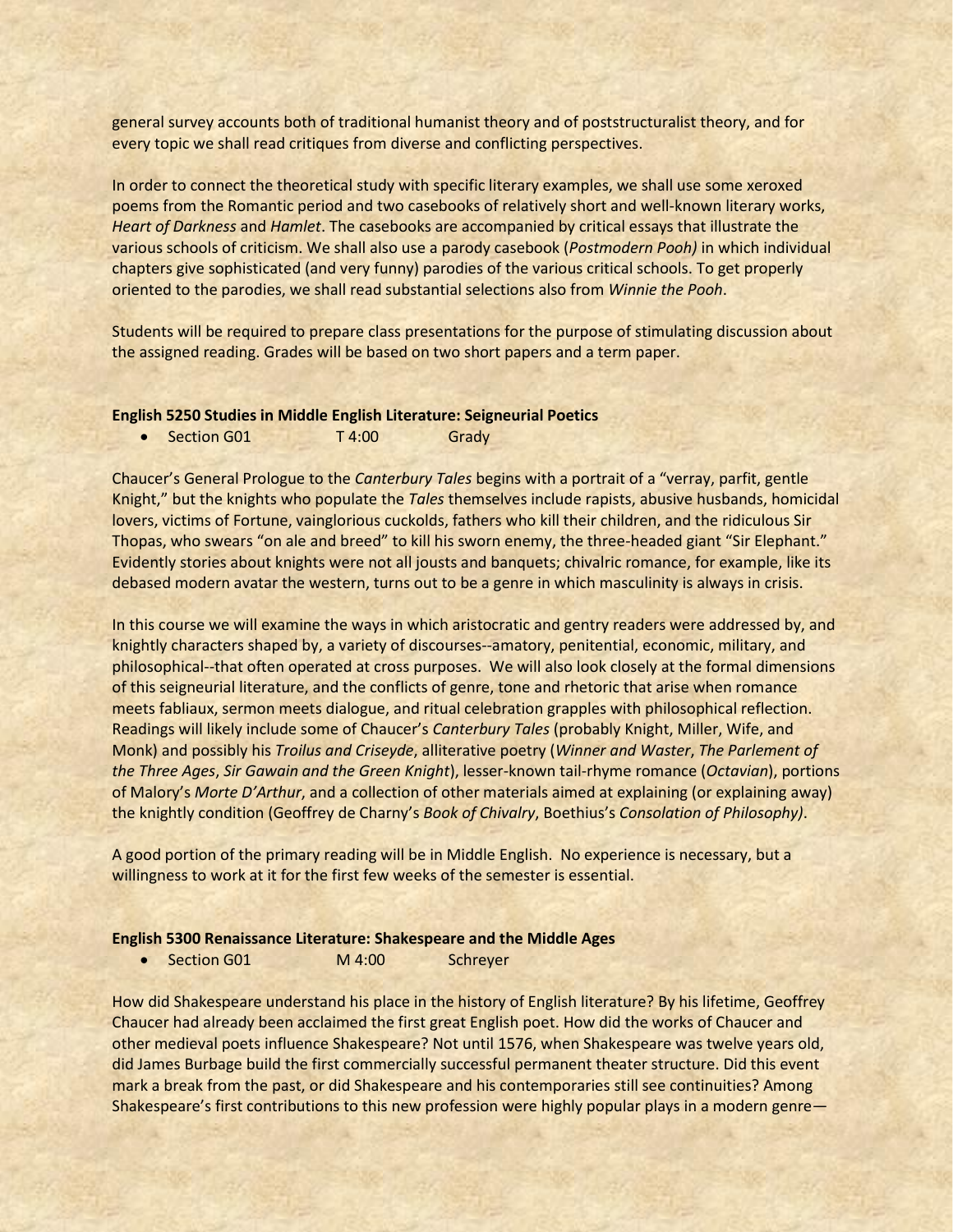History. But, then, what do we make of the fact that most of the Histories are set in medieval England? How did the Reformation complicate England's relationship to the past? What happened to religious or supernatural source material when it was staged in a secular theater? We will approach these questions in the broader context of England's understanding of its own history, and study plays that either draw explicitly from medieval authors and traditions or imagine the proximate past which we now call the "Middle Ages," including: *Henry V*, *Richard III*, *Pericles*, *King Lear*, and *Two Noble Kinsmen*.

#### **English 5890 Teaching College Writing**

• Section G01 Th 4:00 Duffey

"Teaching College Writing" aims to ground students in the scholarship of composition pedagogies. Because the multiple sites at which each student already does or ultimately will teach writing are so varied, this course will not teach a particular curriculum, nor will it be primarily lay out a prescription for "how-to" teach writing. While the course will consider curricular arrangements for writing courses as well as practical strategies for "how-to" teach students, the course will focus primarily on what students need to know in order to be able to

1) debunk common misconceptions about writing and what teaching it involves

2) uncover principles about writing practices that are part of your unconscious knowing

3) recognize diverse writing processes and the ways writers vary in how they create texts

4) understand the many ways in which reading and writing are necessary and complementary components of writing instruction (for example, reading in a writing course should function as much more than mere *models* for students to imitate)

5) understand how to read and respond to the unfinished texts students produce in writing classes in ways that help students *learn* (in contrast to the more frequent teacher commentary that points out only what is *wrong)*

6) know how to discuss principles of writing (like organization, structure, and coherence) in terms beyond the old ones of many composition textbooks, principles that discourse analysis and newer grammars address more completely and accurately than do the old ones from Scottish rhetoricians, Latin grammars, and creative writing techniques

7) conceptualize and articulate the principles your future writing courses rest on

8) design writing courses for whatever institution(s) you find yourself in

9) articulate the ways in which literate practices are shaped by cultural, socio-economic, and ethnic influences (*"Literate practices"* are those practices of any given culture that involve print [and virtual text], communicative acts, intentions, goals, and so forth; the literacy used in college and, to a great extent, in mainstream culture at large combines reading, writing, listening, speaking, and critical thinking. This *literacy* is often called *hyper-literacy,* or *analytic literacy*. The literacy most closely associated with what is called "academic writing" is sometimes called *essayist literacy.*)

#### **5920 Studies in Fiction: The Gothic**

Section G01 W 4:00

This seminar will cover the rise of the gothic novel, focusing on the historical era of gothic fiction, from Walpole to the Brontës, with some attention to later 19th, 20th- and 21st-century gothic fiction and film. We will consider psychoanalytical, historicist, and ideological approaches in analyzing theories of supernaturalism, including the uncanny and the sublime, as well as gender differences in constructions of Gothicism.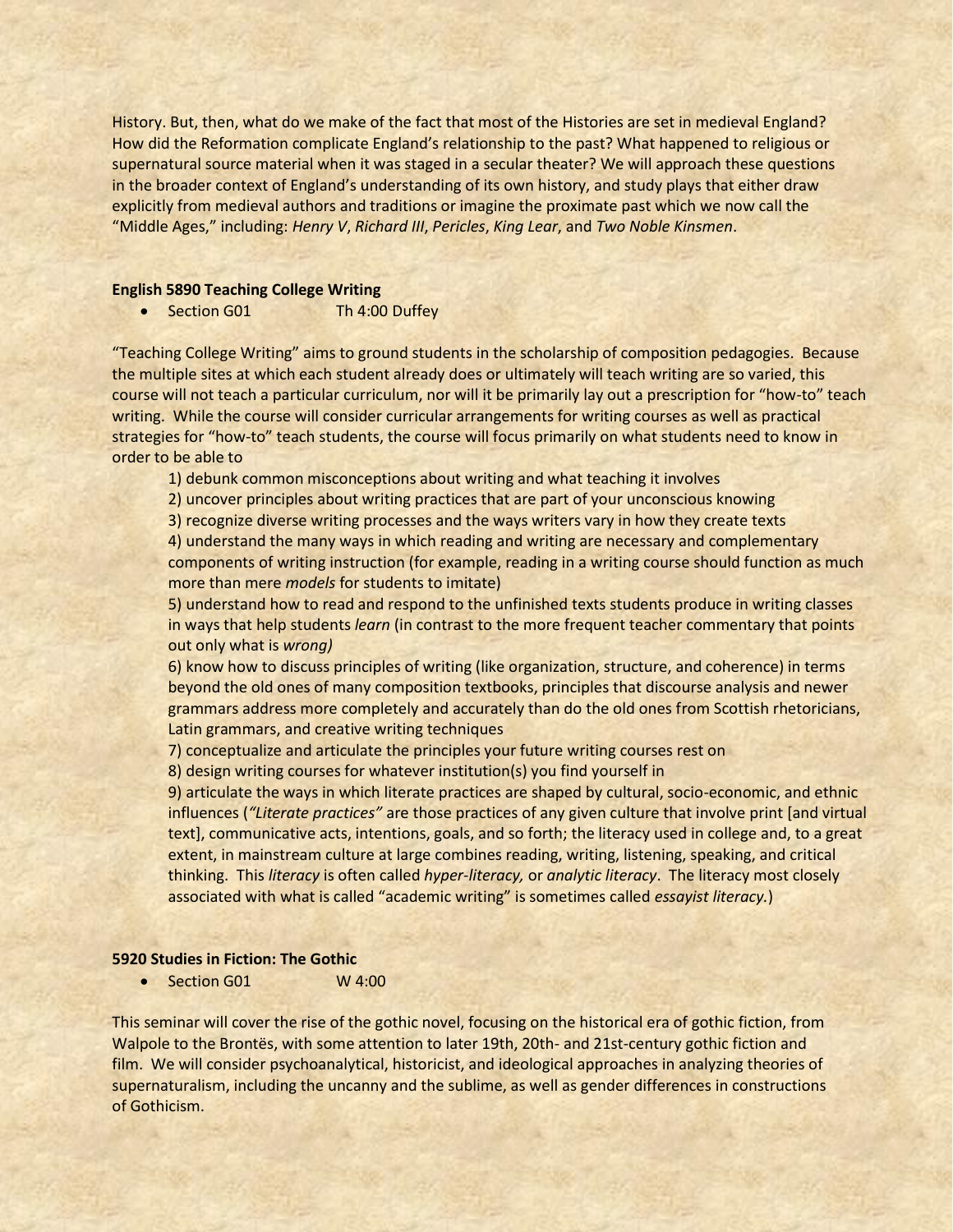#### **English 5950 (Seminar in Special Topics) Contemporary Irish and Scottish Writing**

• Section G01 T 6:55 F. Wall

This semester we will explore, examine, and discuss side-by-side the work of some of the most important contemporary writers from Ireland, Scotland, and from their respective Diasporas in North America. Both Ireland and Scotland are notable for their literary heritages resulting in important literary work in both English and in the indigenous languages. Historically, there exist many commonalities between the two countries though in some key respects Ireland and Scotland are quite different. Among the writers whose work we will discuss are Colum McCann, Alan Warner, Irvine Welsh, Kathleen Jamie, Nuala Ni Dhomhnaill, Colm Toibin, John McGahern, Claire Keegan, Alice McDermott, Alistair MacLeod and others. We will also make use of examples from contemporary Irish and Scottish film. Students will be required to provide one oral report/lead a class discussion and to write a 15 page seminar paper.

## **English 5950 (Seminar in Special Topics) The New "Normal": An Introduction to Disability Studies**

• Section G02 Th 6:55 Obermark

*"[The] realization that minds are best understood in terms of variety and difference rather than*  deviations from an imagined norm, is aligned with a theoretical and activist stance called **disability** *studies (DS). According to DS scholars and activists, disability is popularly imagined as a medical 'problem' that inheres in an individual, one that needs to be fixed ('cured') and is cause for sorrow and pity. DS countermands this popular belief by arguing that disability is a mode of human difference, one that becomes a problem only when the environment or context treats it as such."* 

-Margaret Price, *Mad at School: Rhetorics of Mental Disability and Academic Life* (2011)

At least a sixth of the people in the United States have some kind of disability. That fact alone suggests that disability is worth considering when we think about American culture. This course is meant to help you become more informed about disability as a matter of identity, language, writing, power, education, politics, literature, art, and more.

Our broad goal is to develop an understanding of disability as a complex and crucial part of the world and of human experience. More specifically, we will work together to:

- Understand core concepts of disability studies and its emergence as a field
- Learn key definitions, categories, critiques, and controversies that comprise current research and scholarship in disability studies
- Become versed in the specifics of disability identity, from both cultural and individual perspectives
- Differentiate between models of disability in a complex and historically aware fashion
- Understand and assess the value and effect of different ways of thinking about disability (which we'll refer to as "models of disability")—social, medical, cultural, human rights—in ways that are nuanced and historically savvy
- Apply disability studies theories to works of literature, art, and film
- Explore new frontiers for your own possible engagement in disability related fields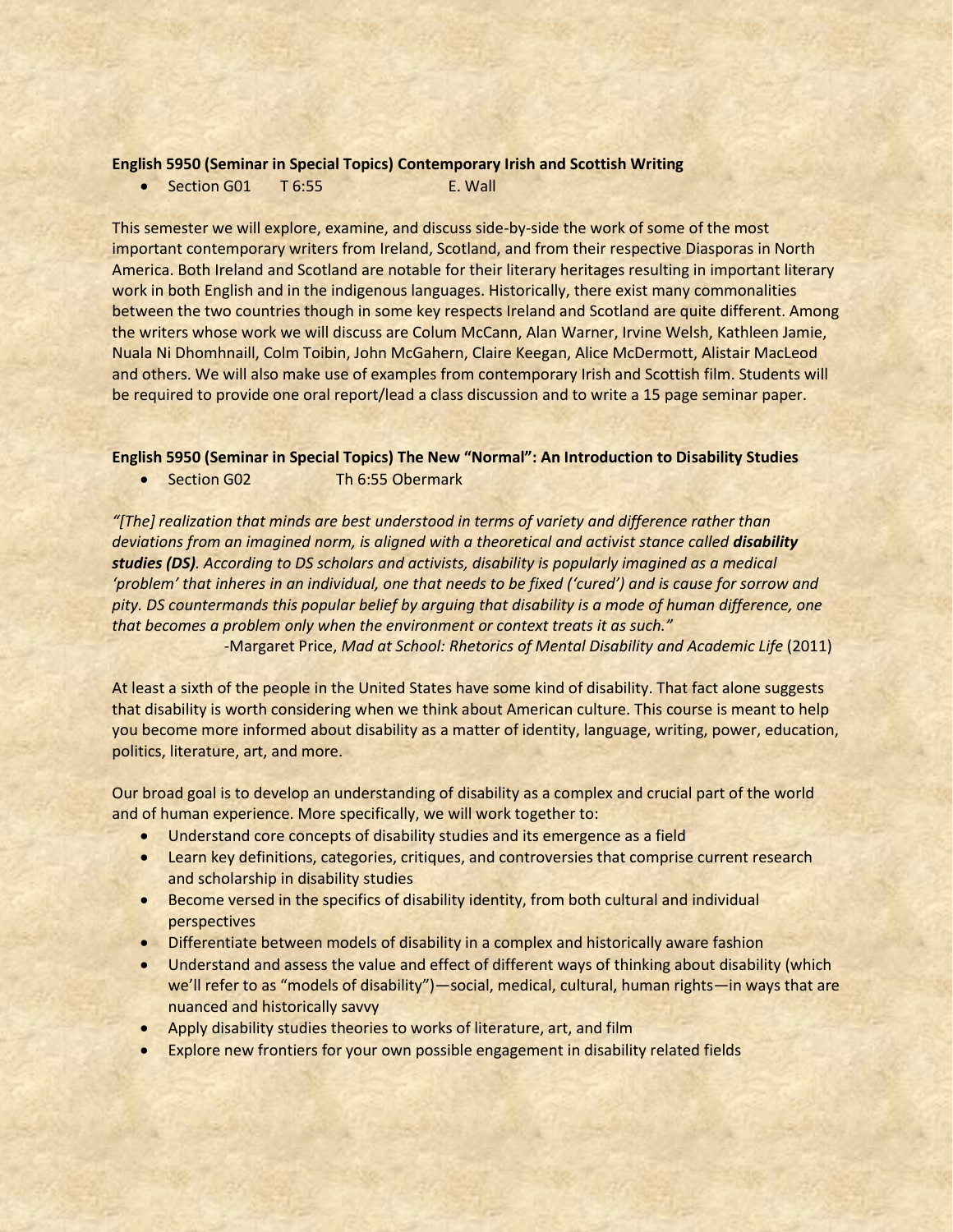Possible texts for the course include *Margaret Price's Mad at School: Rhetorics of Disability in Academic Life*; Jay Dolmage's *Disability Rhetoric*; Brenda Brueggemann's and Cynthia Lewicecki-Wilson's *Disability and the Teaching of Writing*; Jean Dominque Bauby's *The Diving Bell and the Butterfly*; Bernard Pomerance's *The Elephant Man*; and Elizabeth Moon's *The Speed of Dark*; we will also engage with popular films and critical documentaries that address/portray disability.

Assignments will include weekly informal (but rigorous) discussion posts; a book review of a disability memoir; analysis of a literary (or film) text using the lens of disability studies; in-class presentation/discussion of a disability "artifact"; and a self-selected and designed final project.

#### **English 5950 (Seminar in Special Topics) William Carlos Williams and the American Poem**

• Section G03 W 6:55 Schreiner

When William Carlos Williams looked at Marcel Duchamp's *Nude Descending a Staircase* for the first time at the Armory Show in New York City in 1913, he reportedly laughed and laughed. In on the freedom of modernism without having had to run off to Europe as other American writers did, Williams was almost immediately "new" and remained so for fifty years. In the process he created an American idiom that only slowly earned him the recognition he enjoys today as an American master. He was also a master prose stylist. In this class we read Williams and figure out important things. You'll want to take this course if you think there's a Williams-sized hole in your love of American poetry. Weekly short writings, and creative or critical contribution in the form of a longer seminar project.

#### **English 5950 (Seminar in Special Topics) The Novella**

• Section G04 W 4:00 Troy

Is the novella a long story or a short novel? Yes to both. In many ways, though, it is a long story, and a place for the writer to show down, to indulge his obsessions, to give his characters room to breathe. Novellas work for speculative fiction, realist fiction, and magical realist fiction. They can be as tightly controlled as short stories and as loose as novels. The novella is a flexible form and becoming more and more popular, though it has long been favored by readers. Many writers, contemporary and otherwise, include novellas in their collections of stories, and some like Alice Munro do not call their work novella, but use the standard all-encompassing term short story. Others like Denis Johnson publish slim novella as separate books. In this class, we will read a 15 or so novellas. Sample readings are *Ship Fever* by Andrea Barrett, *The Palace Thief* by Ethan Canin, *Legends of the Fall* by Jim Harrison, *The Queen Is Dead* by Hubert Selby Jr., *Bloodchild* by Octavia Butler (speculative fiction), *Lucinella* by Lore Segal; *Train Dreams* by Denis Johnson, *Me, Them, Us* by Megan Ciesla (published five months ago), *The Innocent Erendira* by Gabriel Garcia Marquez, *Pretty Girl* by Andre Dubus, *Animal Girl* by John Fulton, and *Ballad of the Sad Café* by Carson McCullers. The specific reading list will be announced soon. Because this is a hybrid class, we will read and discuss the novellas first,usually two or three a week. Then comes the workshop part. Each student will turn in approximately forty pages of a novella (the beginning preferably) and a synopsis or outline for the rest. As with short stories and novels, all fiction really, when we discuss the pieces, we will focus on technique: point of view, characterization, plot, conflict, pacing, form, tone, voice, weight, what is at stake, unity, setting, descriptions, word choice, coherence, and prosody, among other things. We will also look at theme, wisdom, and truth, the value of the piece.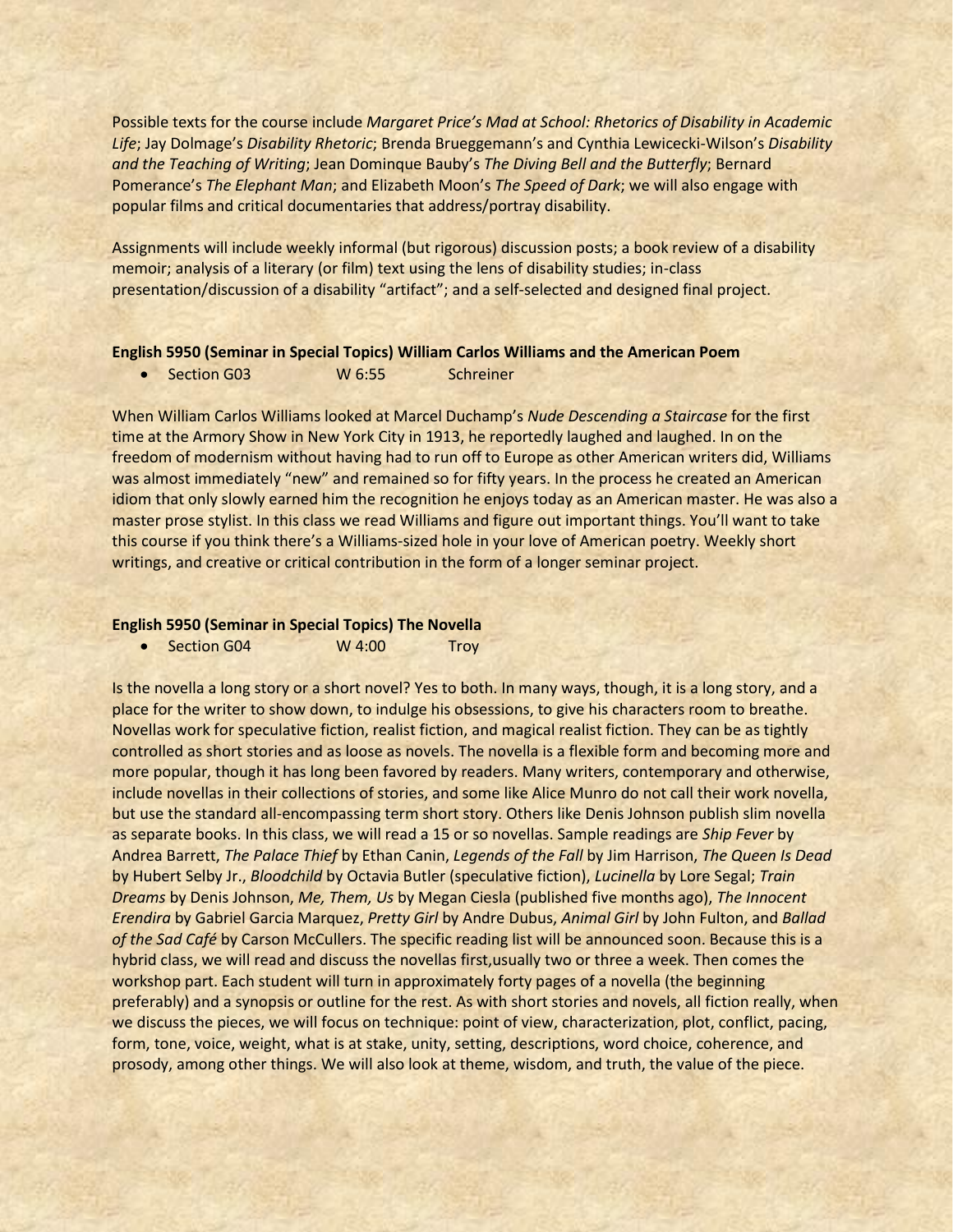This course is open to MFA students, fiction writers and poets alike, and to MA students. It counts as an elective or as a workshop.

#### **MFA COURSES**

#### **English 5100 Graduate Workshop in Poetry**

• Section G01 T 6:55 Seely

Prerequisites: Open to students in the MFA program and to others with consent of the instructor. The Graduate Workshop in Poetry is a semester-long course during which MFA students compose a series of new poems or revise older poems and offer them up to the class and instructor for workshop. The workshop discussion is aimed at helping the student-poet achieve her vision for her poem, and suggesting possibilities for the poem beyond what she had envisioned. Extensive written feedback from the class and the instructor addresses the poem on both a global level (e.g. thematic focus, argument, form) and a local level (e.g. diction, syntax, lineation). This feedback identifies for students the most powerful and effective aspects of their poems, as well as those that require the most attention in revision. The aim is always to help poets to write in language that is precise, fresh, and interesting. Each student must provide weekly written feedback on all poems submitted for workshop. This course is offered every semester. UMSL MFA poetry students must take the Graduate Workshop in Poetry at least four times. To finish the MFA degree, they must have a total of five MFA Workshops classes. (To satisfy this requirement, they may also take the Graduate Workshop in Non-fiction or Graduate Workshop in Screenplay Writing.)

#### **English 5110 Graduate Workshop in Fiction**

• Section G01 W 6:55 Dalton

Prerequisites: Open to students in the creative writing program and to others with permission of instructor. Consists of a writing workshop in which fiction written by the students enrolled in the course is discussed and analyzed by the instructor and members of the class. Students will write and turn in for workshop a minimum of two short stories or novel chapters. Expect occasional handouts and craft lectures**.** Expect student fiction to be closely read and carefully considered by both the instructor and other students. The tone of the discussion will be encouraging but frank. By semester's end students will come away from this class with a list of specific recommendations for improving their stories and novel chapters and a surer sense of how good fiction works.

#### **English 5170 Techniques, Methods, and Effects in Fiction Writing – The Short Story**

• Section G01 Th 4:00 Dalton

This is a seminar on contemporary novel craft. As writers, we read the classics for truth and inspiration, but when it comes to understanding what present-day readers and publishers want from a novel, it's best to study the structure and point of view and the accomplished prose styles of novels being published right now. With this in mind, we'll tackle novel openings, first chapters, p.o.v., structure, plot and character. We'll examine the conventional novel and the concept novel and the crucial storytelling choices each novelist must make. (This course might also be titled "Essential Knowledge for Beginning Novelists"). We'll read the highly-acclaimed 2013 debut novel, *A Constellation of Vital Phenomena* by